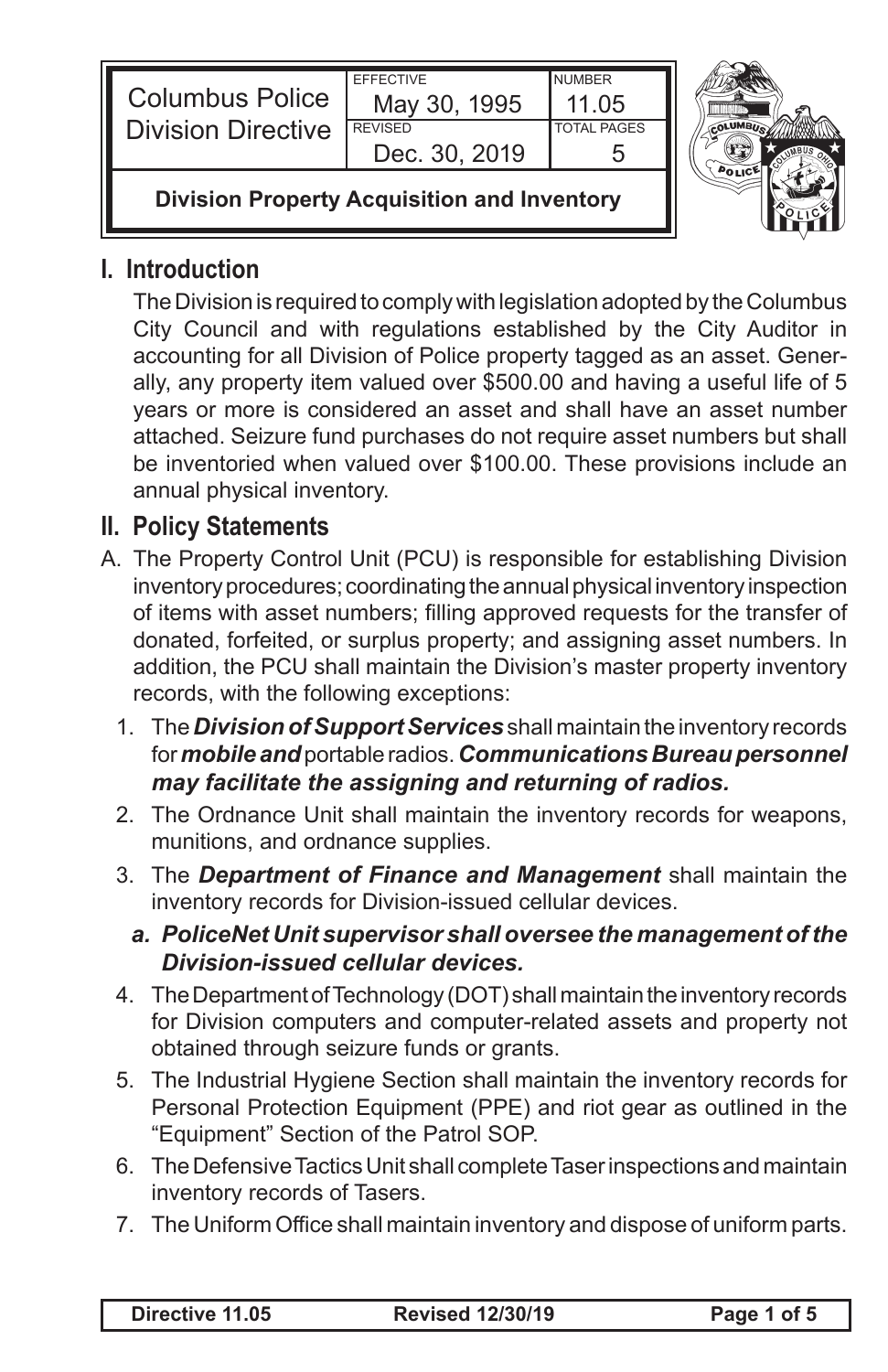- B. Questions regarding Division property and inventory should be directed to the PCU Sergeant or the designated Police Property Clerk.
- C. Property ownership and asset tags shall not be removed by any Division personnel except as directed by the PCU Sergeant or the designated Police Property Clerk.
- D. The status of City-owned asseted property, whether usable, junk, or surplus, shall be determined by the PCU Sergeant or the designated Police Property Clerk.
- E. The status of City-owned computers and computer equipment, whether usable, junk, or surplus, is determined by DOT and/or the Technical Services *Section Supervisor or designee*.
- *F. Division supervisors shall be responsible for maintaining unit specific equipment and issuing that equipment to unit members as appropriate.*
- *G.* Upon transfer*ring* to another *unit*, personnel shall return all personally assigned *unit specific* equipment. Personnel shall not take equipment with them to their new assignment unless permission has been granted by the bureau commander/manager of the assignment the person is leaving.
- *H.* Personnel shall not accept donated property without the prior approval of the *Public Accountability* Subdivision Deputy Chief.
- *I.* Personnel who request property from a seizure/forfeiture action should note that the Division may be required to pay the Franklin County Prosecutor's Office (FCPO) and/or other agencies a percentage of the value of the property.
	- 1. Tracking and labeling of assets acquired through seizure funds are the responsibility of the Fiscal Operations Section.
	- 2. Personnel should contact the Fiscal Operations Section with questions *about* acquiring or disposing of seizure-funded property.
- *J.* Personnel assigned Division property and equipment shall maintain it in a state of operational readiness.
- *K.* Division property and equipment assigned to a specific unit shall be maintained in a state of operational readiness under the direction of the unit supervisor.
- *L.* Personnel who purchase goods or supplies for the Division shall forward the packing list and shipping label to the Business Office *Unit* upon receipt of the package.
	- 1. Personnel who have received specialized training within the Dynamics Financial System (DAX) may enter the shipping or packing information.
- *M.* Physical Inventory Inspection
	- 1. PCU *personnel* shall conduct a Division-wide physical inventory of all asseted *Division* property before December 5<sup>th</sup> of each year and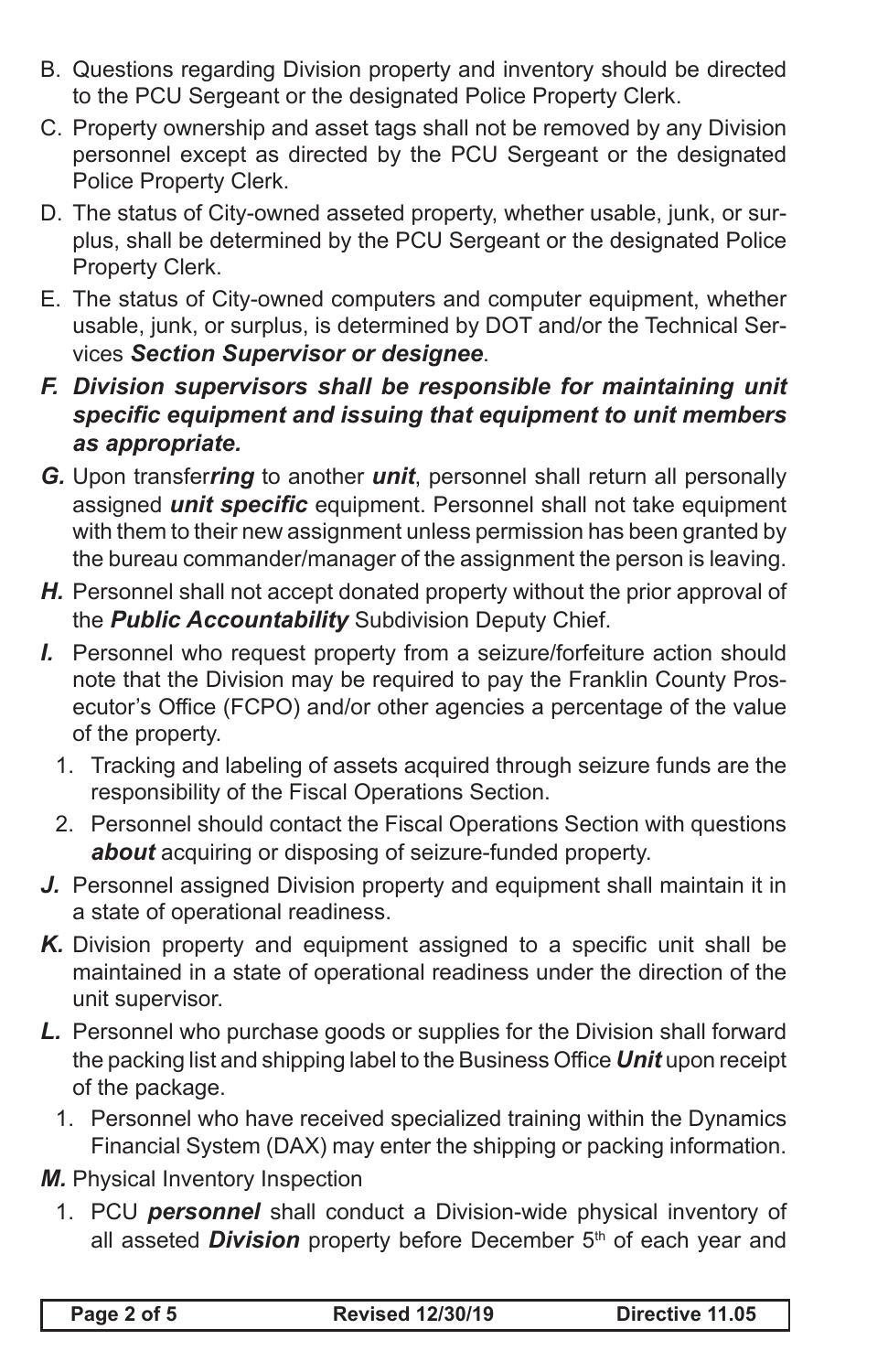compare this inventory with the previous year's. Any newly purchased property shall be asseted following the criteria listed in Section I.

- 2. The *assigned* PCU *personnel* shall contact each bureau commander/ manager and request a contact person for the unit, section, or bureau being inventoried.
- 3. PCU *personnel* shall forward a detailed report outlining the outcome of the Division-wide inventory through the chain of command to the Chief of Police.
- *N.* Law Enforcement Support Office (LESO) Property
	- 1. Only Division personnel who have been authorized by the Chief of Police may screen LESO property.
	- 2. Division personnel requesting LESO property shall complete a letter documenting the request and forward it through the chain of command to their deputy chief. If approved, the letter is routed to the Support Services Subdivision Deputy Chief.
	- 3. Authorized Division personnel may obtain LESO property only with the approval of the Support Services Subdivision Deputy Chief, with the following exceptions:
		- a. Computer hardware may be approved by the Technical Services *Section Supervisor or designee*.
		- b. Motor vehicles require additional approval of the Support Operations Bureau Commander and the Division of Fleet Management.
		- c. Weapons and aircraft require the Chief's approval.

## **III. Procedures**

- A. Division Personnel
	- 1. Report missing asset tags to the designated PCU Police Property Clerk.
	- 2. Submit requests for the purchase of new items through the chain of command to your subdivision deputy chief.
	- 3. Forward requests for seized/forfeited or surplus property through the chain of command to your bureau commander/manager.
		- a. Contact the PCU Sergeant or *Property Management Section* Lieutenant who will advise if the requested item is available. Include this information in the written request.
		- b. If the property requested is out of a seizure/forfeiture action, input from the Seizure/Forfeiture Unit, *Property Management Section* Lieutenant, and approval from the *Public Accountability* Subdivision Deputy Chief are required before the property will be issued.
		- Note: Seized/forfeited property does not belong to the Division of Police until a court order has been issued. *Refer to the "Seizure/Forfeiture" Directive for additional information.*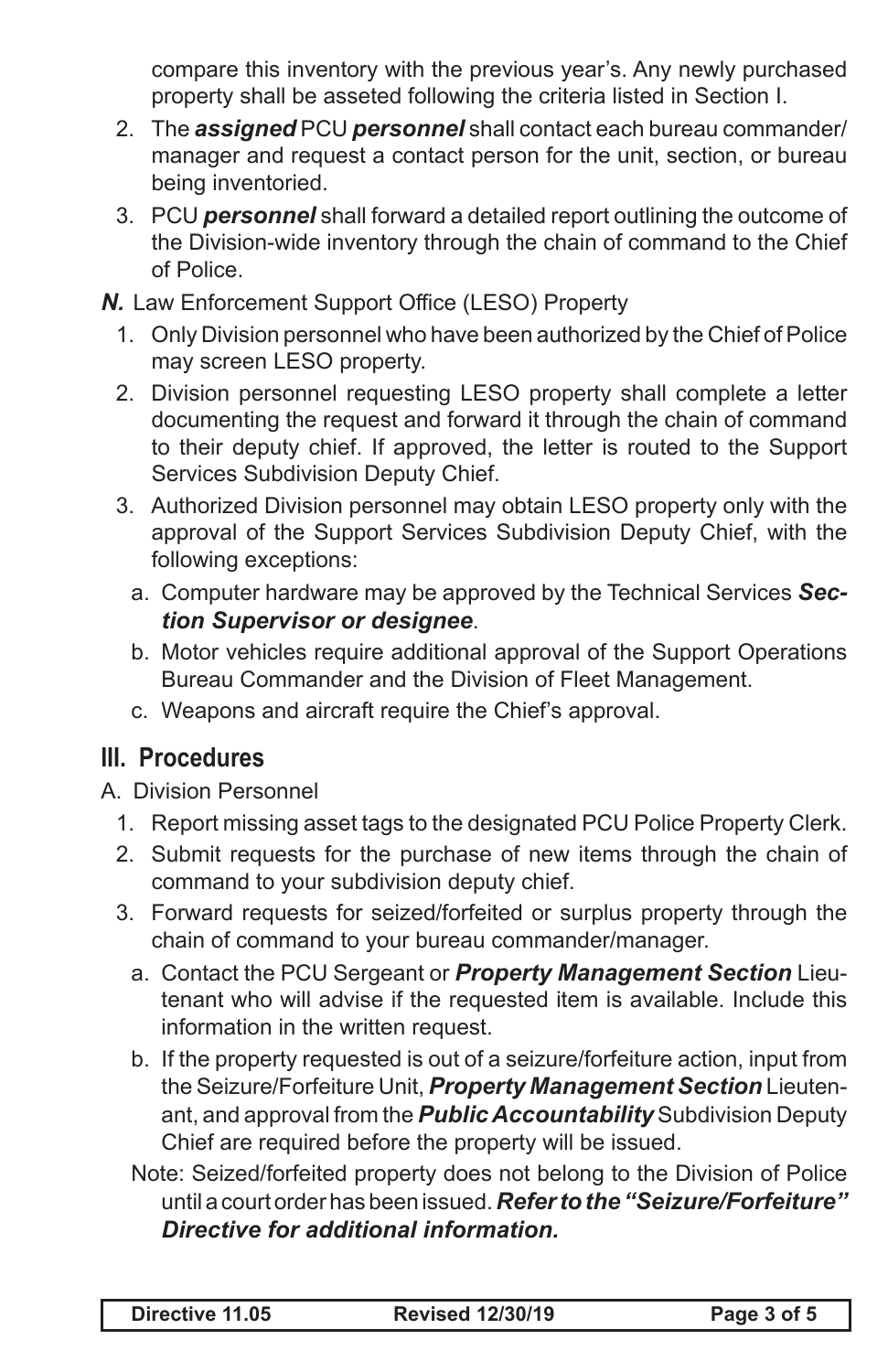- 4. Forward requests for donated property through the chain of command to the *Public Accountability* Subdivision Deputy Chief.
- 5. Complete an Inventory Action Form, A-18, when acquiring donations or transferring property between bureaus. Forward the original form to the designated PCU Police Property Clerk.
- 6. Forward unwanted usable*,* unusable*, or* broken City-owned asseted property and an Inventory Action Form with the supervisor's signature to the PCU, with the exception of the bureaus*,* sections*, and* units listed in Section II,A,7. Dispose of junk or unusable property that is not asseted in accordance with the purchasing guidelines of the City of Columbus.

Note: This does not apply to seizure-funded property.

- a. Office supplies that do not work and have no scrap value can be disposed of by the employee (for example, a broken stapler or an empty ink pen).
- b. Furniture or other large items that no longer function, are dangerous to use, or have no scrap value *(for example, a shredder, lamp, or filing cabinet)* can be disposed of by the employee after obtaining approval from his or her immediate supervisor via email or other written communication.
- c. Refer to the "Equipment" Section of the Patrol SOP when dealing with Division-issued equipment.
- 7. DOT will dispose of computer-related items according to that department's appropriate procedures.
- B. Bureau Commander/Manager
	- 1. Assume responsibility for and maintain a complete inventory of Cityowned property assigned to the bureau.
	- 2. Approve or disapprove requests for seized/forfeited or surplus property.
	- 3. Forward approved requests to the designated PCU Police Property Clerk.
- C. Deputy Chief
	- 1. Assume responsibility for City-owned property assigned to the subdivision.
	- 2. Recommend approval or disapprove requests for the purchase of new property.
	- 3. Forward approved requests to the Fiscal Operations Section via the **Public Accountability** Subdivision Deputy Chief.
- D. *Public Accountability* Subdivision Deputy Chief
	- 1. Approve or disapprove requests for the purchase of new property based on the availability of funds.
	- 2. Approve or disapprove requests for donated property.
	- 3. Forward approved requests for new property to the Fiscal Operations Section.